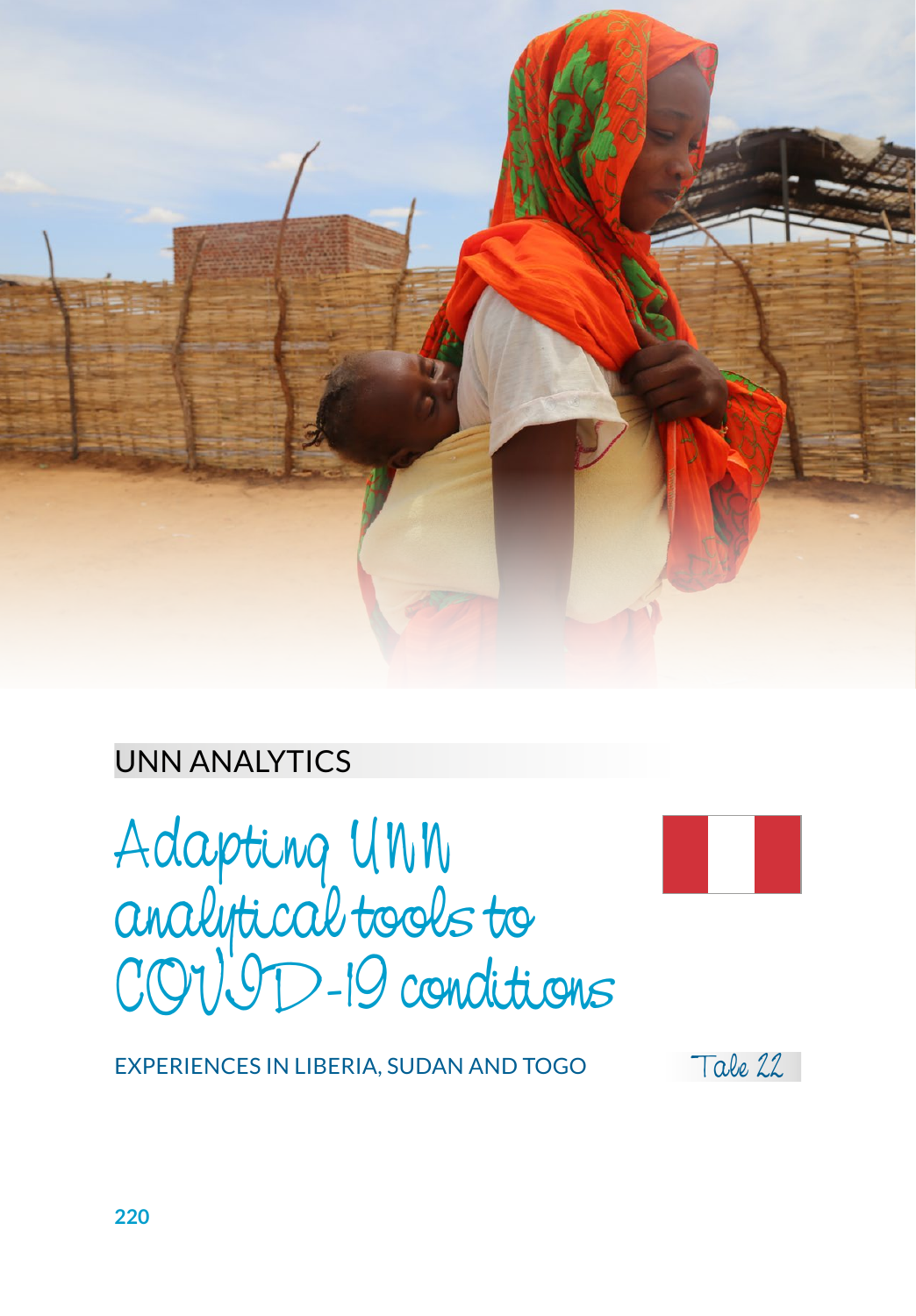#### Introduction

The UN Network has a portfolio of analytical tools<sup>100</sup> that have<br>helped to catalyze dialogue and collective action on nutrition among<br>stakeholders from various sectors, at both the national and sub-<br>national level. These helped to catalyze dialogue and collective action on nutrition among stakeholders from various sectors, at both the national and subnational level. These tools have proved themselves to be effective 'door openers' in a number of countries. They have been used by everyone from technical specialists to SUN Focal Points and other government stakeholders in nutrition coordination platforms to policymakers. To date, UNN analytics have been used in identifying nutrition capacity gaps, as accountability mechanisms for national nutrition plans, in building capacity for data management and for better coordinating multi-sectoral nutrition action.

#### **Recap of Nutrition Stakeholder and Action Mapping tool**

The mapping tool, developed by UNN-REACH with support from the Boston Consulting Group, identifies which stakeholders are doing what, where and how in order to provide a comprehensive picture of geographic and population coverage. It aims to galvanize a range of actors through generating data on 'core nutrition actions' that are implemented through the health, food, education and social protection systems as well as those that foster women's empowerment. To date, the mapping exercise has been conducted in twenty-six countries and is currently underway is various others.

100 UN Network Secretariat. 2020. *UN Network Annual Report, 2019. Annex B: Menu of UNN analytical tools.*  Rome. Available at [https://bit.ly/3773J8G.](https://bit.ly/3773J8G)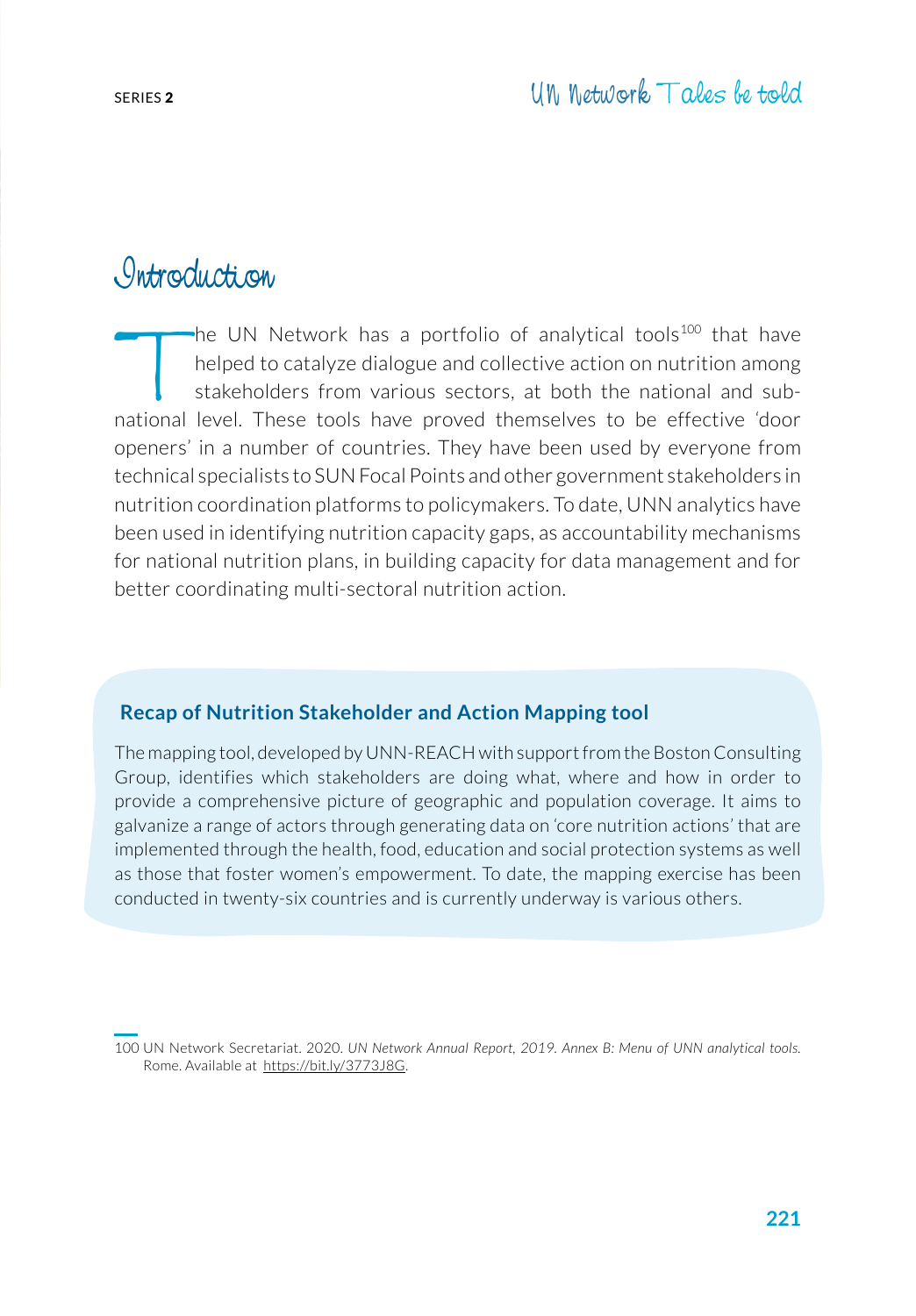#### Conducting on-site training

emote training has always been a feature for implementing UNN analytical tools. However, there had been a recent shift towards providing on-site training to country teams for the Nutrition Stakeholder and Action Mapping exercise. In-country UNN-REACH facilitators supported by international consultants and the UNN Analytics team had launched the mapping exercise through a participatory workshop, where different stakeholders are introduced to the tool and the methodology involved for the preparatory steps.

Following that initial exercise, the Analytics team had led on-site training for data collection and data entry. At the end of the exercise, another on-site visit was usually planned to hold a final workshop at which to present and validate the results. This method of on-site training and delivery of the mapping exercise has been carried out in about eighteen countries to date, between 2016–2019.

According to Farah Sbytte, UNN Analytics Coordinator, being on-site has encouraged involvement by a large group of stakeholders who are intensively involved in the process. "We found that the planned analytical training held in countries helped to build ownership and momentum. It also allows for greater rapport and trust within the country teams, which in turn facilitates the actual implementation of the exercise." In Madagascar, the training on the mapping exercise included United Nations agencies (primarily the World Food Programme, WFP, and the United Nations Children's Fund, UNICEF), government ministries and institutions, such as the National Office for Nutrition and the National Statistics Institute, so stakeholders from both the United Nations side and from the government side are part of the technical team. They were working closely with a national consultant on this, with weekly support from the UNN Analytics team.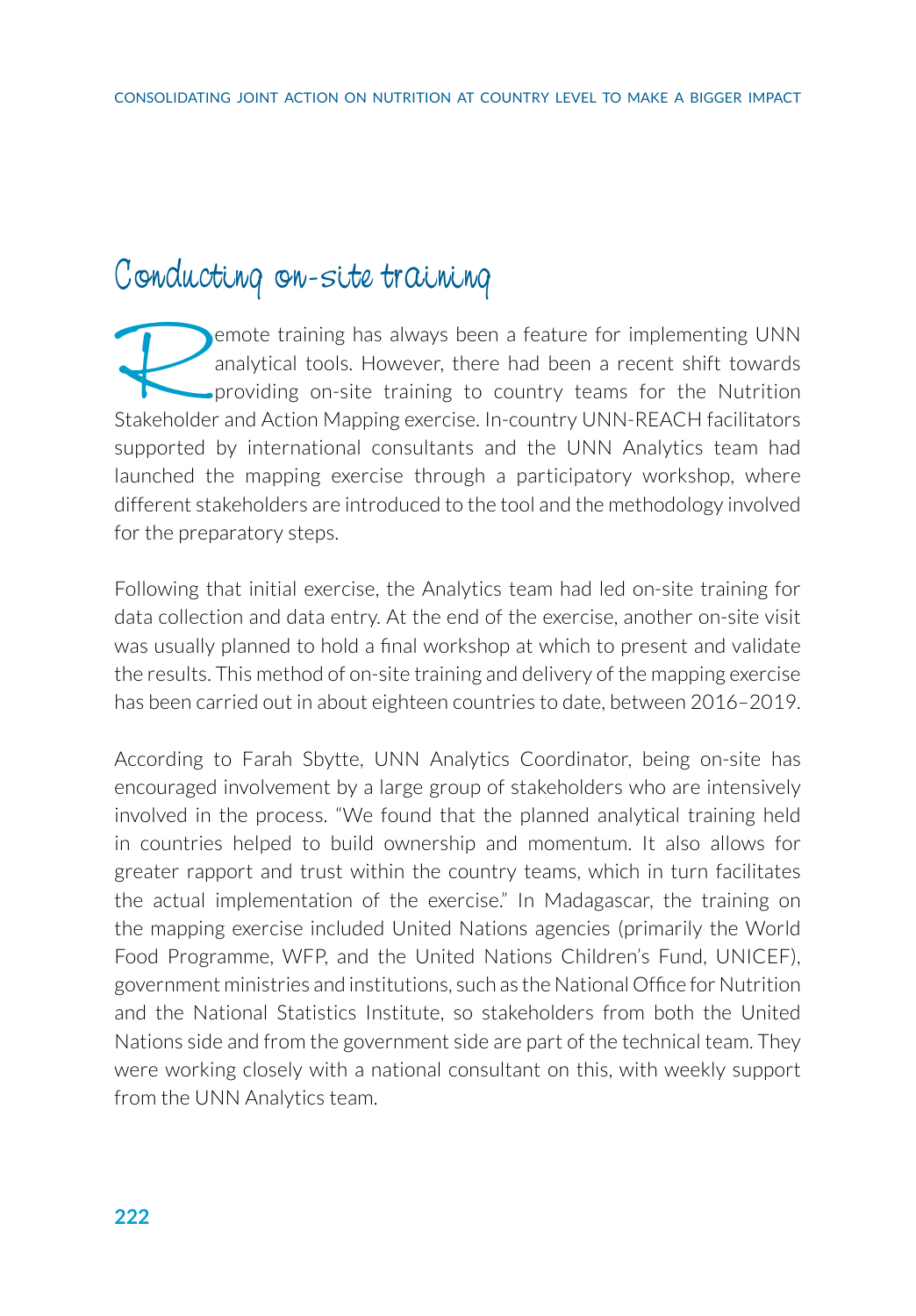## Shift to a full virtual delivery in the Sudan

the COVID-19 pandemic has changed the approach of delivering the Nutrition Stakeholder and Action Mapping, which had come to rely heavily on the use of on-site workshops and training.

"The pandemic has forced us to shift our training to a full virtual delivery, made possible only by the dedication of national staff," confirms Farah. "It has also meant more support throughout the process to ensure the proper implementation of the exercise. We have developed additional materials to help with this, such as guidance documents on preparing the final dashboards in the DHIS2<sup>101</sup> platform and on preparing analytical products in the system."



101 This stands for District Health Information Software, version 2.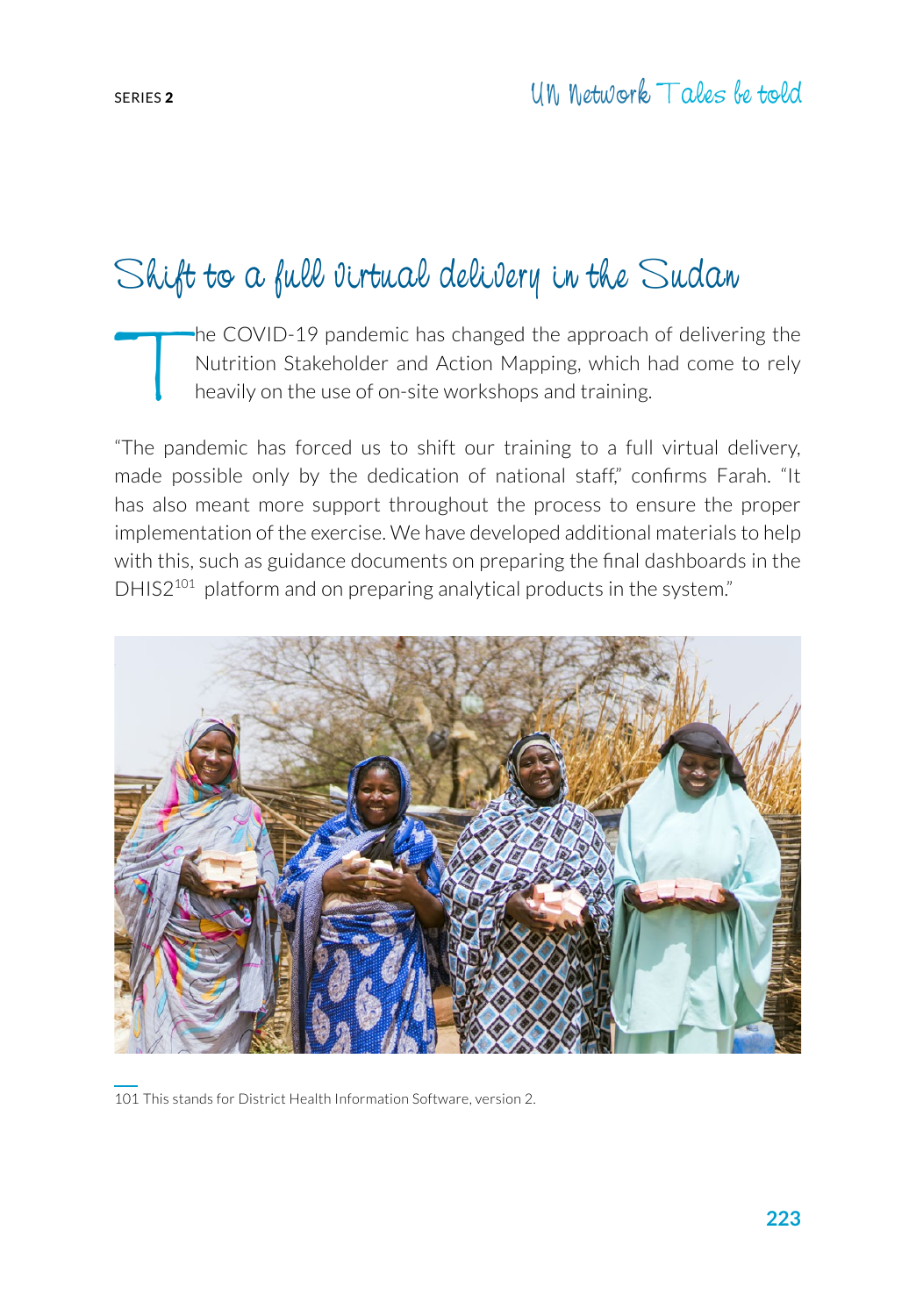Recent training experiences on the mapping tool in Sudan are a case in point. The training process in the Sudan, which began with a face-to-face meeting last year, has been hampered by the political unrest in the country, and had to be adjusted to a fully virtual model following the outbreak of COVID-19. Subsequent training has been carried out remotely with the government team from the Ministry of Health to enable them to start the data collection process, supported by the WFP country office.

According to UNN independent consultant, Matthew Robinson, the initial in-country meeting with stakeholders in the Sudan was important in establishing a relationship prior to remote training. "It really helped to have met the key people before lockdown — to be able to put a face to a name." However, he also felt that in contrast to previous methods of working, the new model had definitely yielded some benefits.

"With past assignments, we would spend two days with staff to help them prepare the data for the mapping exercise. It was really a hand-holding exercise — we would say what we needed and they would provide it," says Matthew. "With Sudan, the MoH staff have had to be more proactive and independent in tracking down the data on their own. I've made suggestions but they've taken ownership of the exercise and found their own solutions and data sources. It really feels as though they better understand the process — and it feels more sustainable."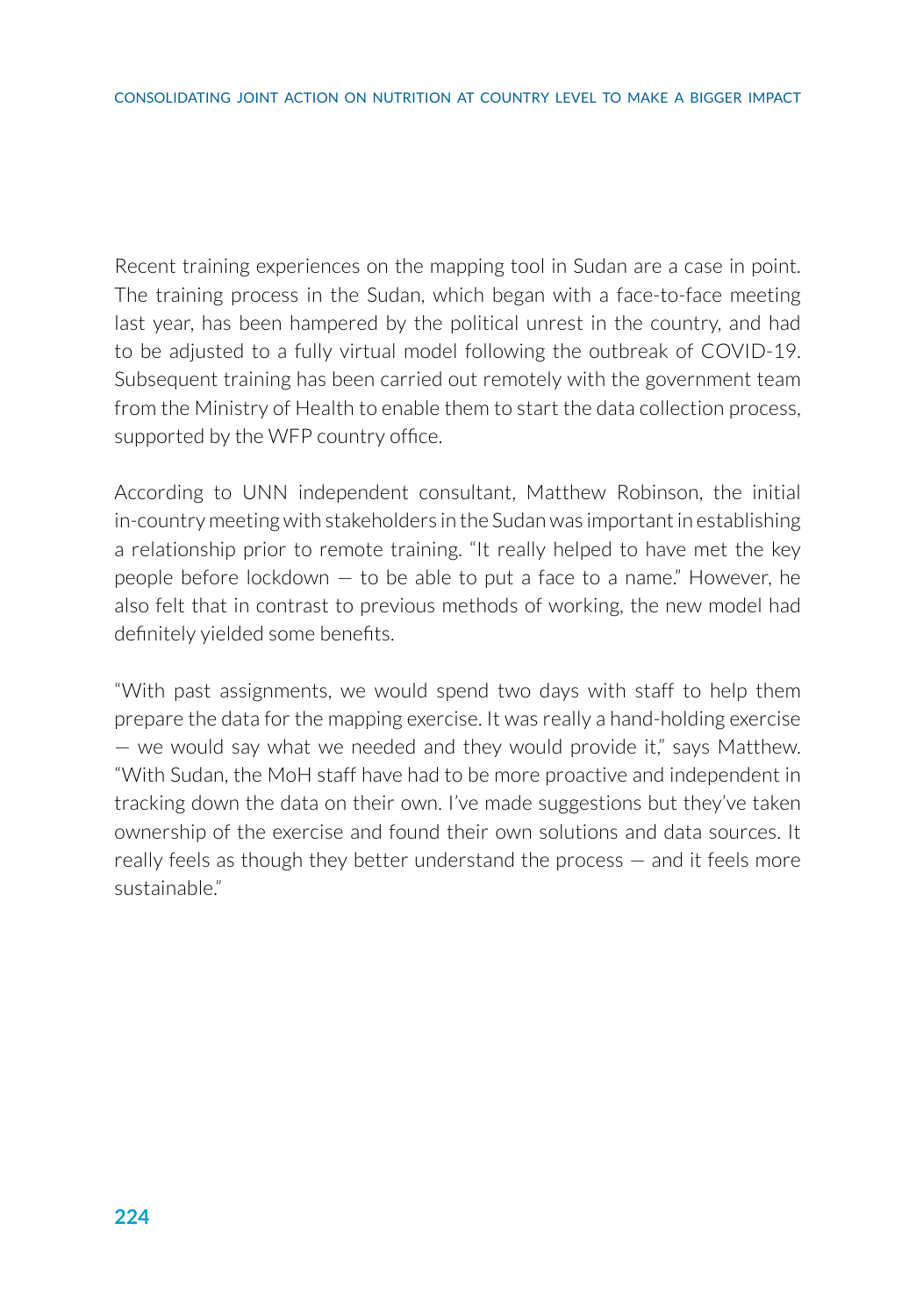# Launch workshop in Liberia

The mapping launch and<br>training in Liberia, in<br>October 2020, has been a<br>earning experience as it is the first training in Liberia, in October 2020, has been a learning experience as it is the first mixed approach, with participants in one room and UNN analytics facilitators joining online. A total of 44 stakeholders took part, from both national level (mapping team members are from the Ministry of Health, the Liberia Institute of Statistics and Geo-Information Services, civil society and the Liberia SUN Secretariat); and subnational level (representatives from fifteen counties). Other participants included the Ministry of Agriculture and Ministry of Education; nongovernment organizations (NGOs) such as Concern Worldwide and Save the Children; and United Nations agencies, such as UNICEF, WFP and the World Health Organization (WHO).



Although the usual connectivity issues were challenging, it was the national consultant, Julius Lekpeh, who played a starring role in ensuring success by leading sessions whenever the connection went off and keeping participants engaged. Participatory approaches also proved effective, with volunteers taking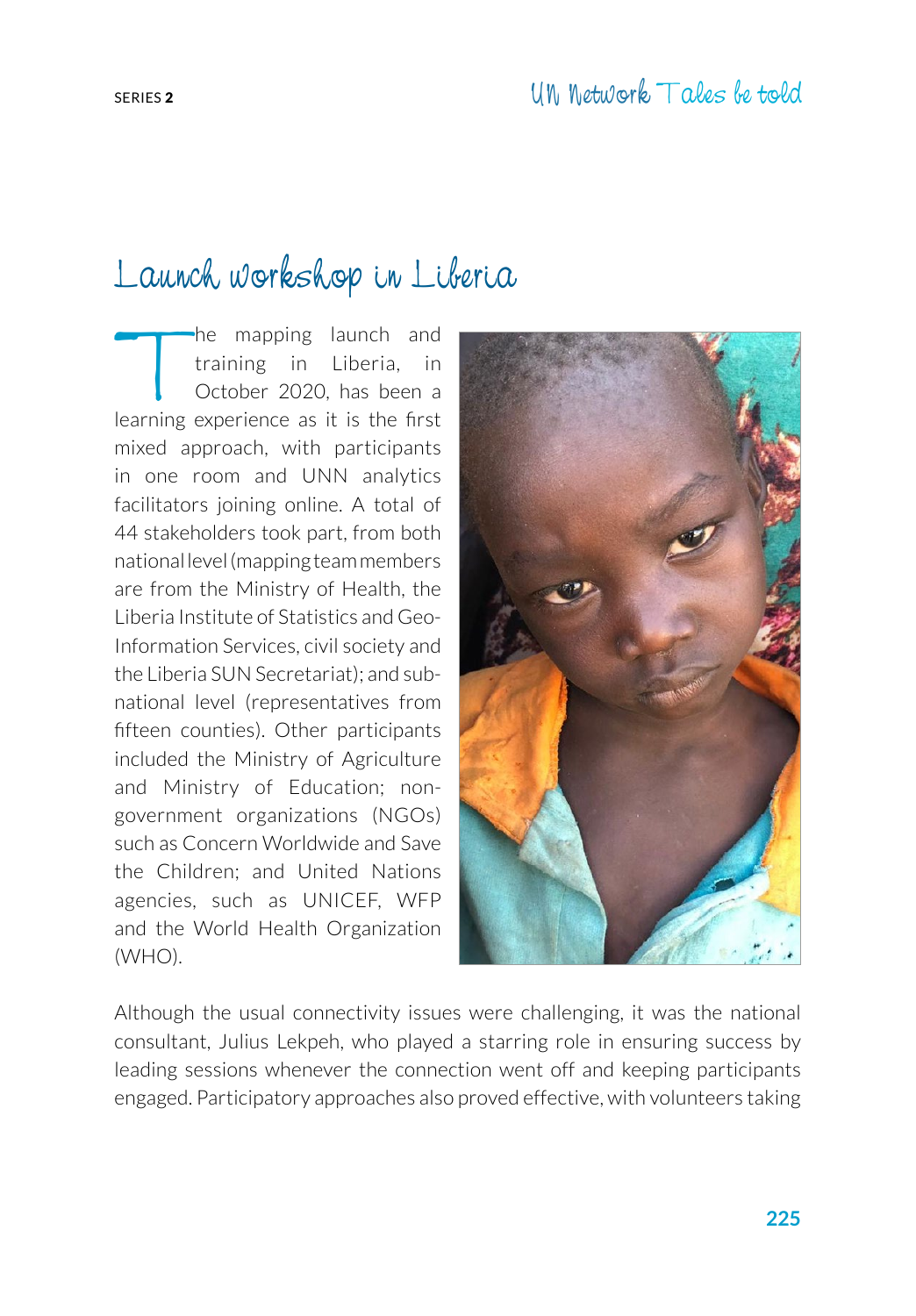turns in demonstrating some District Health Information Software 2 (DHIS2) features directly to colleagues. Participants were also divided into smaller groups, each group containing one person with prior experience in DHIS2 to help others complete the practical exercises.

"We've noticed in particular that MoH support [for the mapping] has been very high during this workshop," confirms Kou Baawo, the UNN-REACH Facilitator in Liberia. The Director of Nutrition and the DHIS2 expert for the ministry were also supportive during the planning and implementation stages, allowing the use of the MoH information system for the activity. "Interest is continuing to grow in using the [mapping] tool as it is being introduced," she notes.

The next steps are for sub-national staff to begin data collection back in their respective counties. These stakeholders will also be supported via virtual interactions with the national mapping team, alongside local support for the mapping process with the involvement of United Nations agencies and other partners. Data collection is expected to be completed within one month, with results to be presented by the end of 2020.

## Togo - plans for future progress

ans for using the mapping tool in Togo are still in the preparatory<br>stage. Farah from the UNN Secretariat confirms that the task<br>of customizing the tool is taking longer than it would during<br>in on-site visit, due to the ne stage. Farah from the UNN Secretariat confirms that the task of customizing the tool is taking longer than it would during an on-site visit, due to the need for additional technical guidance and follow-up support. Nevertheless, countries like Togo have assumed a larger responsibility in ensuring that all the preparatory steps are completed and that the final products will be delivered. "Before we were working together [UNN and country teams] but we [UNN] were definitely leading the process.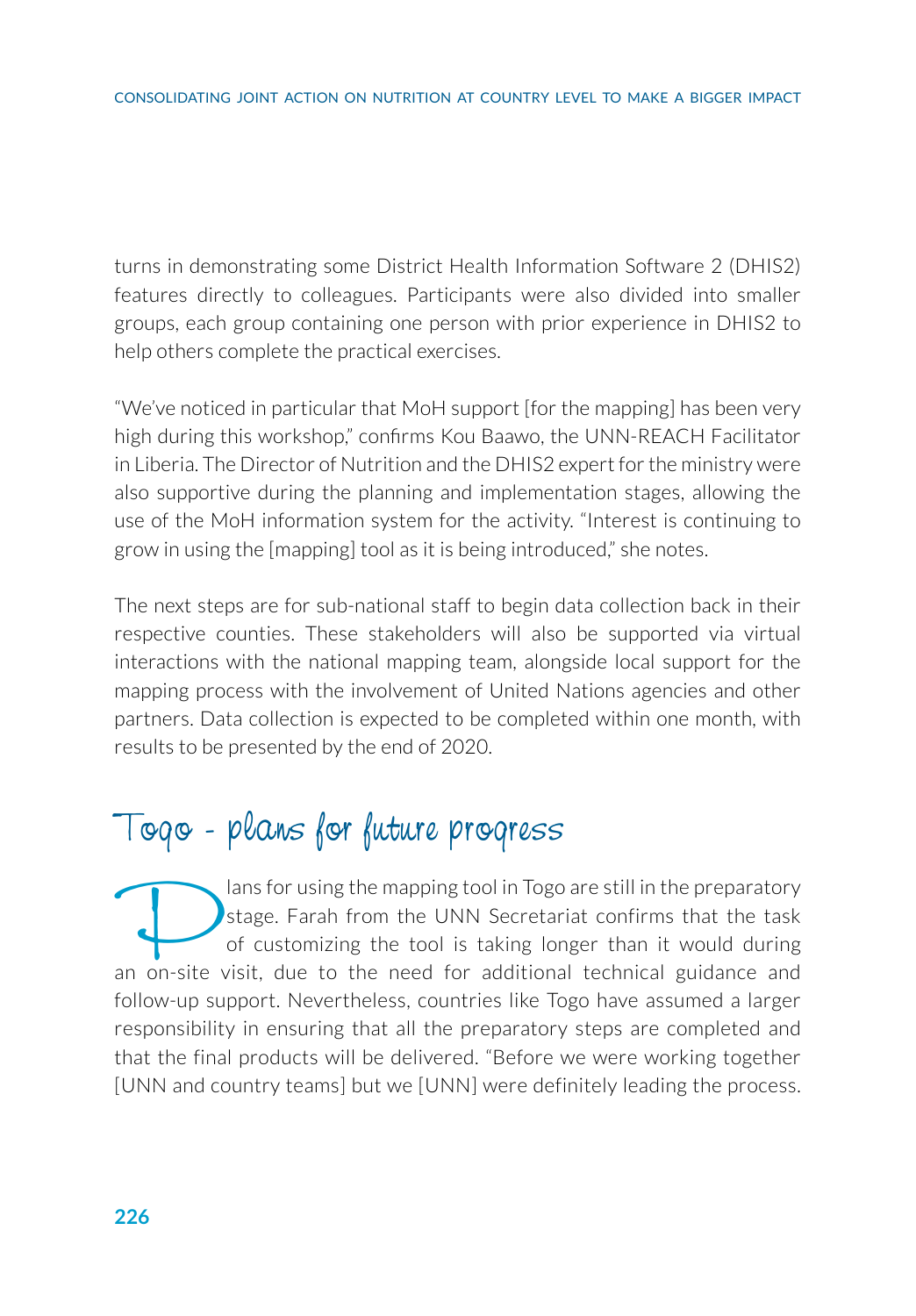Now the country actors know that this information will be used to calculate the nutrition indicators they have selected, so the exercise is really linking things up for them."

Future training for Togo will involve remote training on tablets for mobile data collection and adapting the tool to include data on COVID-19 for the first time. The plan is to have a national consultant in the training room together with all of the regional data collectors, but with the UNN Secretariat doing the training remotely to provide the 'best of both worlds'. "This type of quasiremote training means that everyone can be in same room to look over each other's shoulders to see what other people are doing, under the guidance of a national consultant," says Farah.

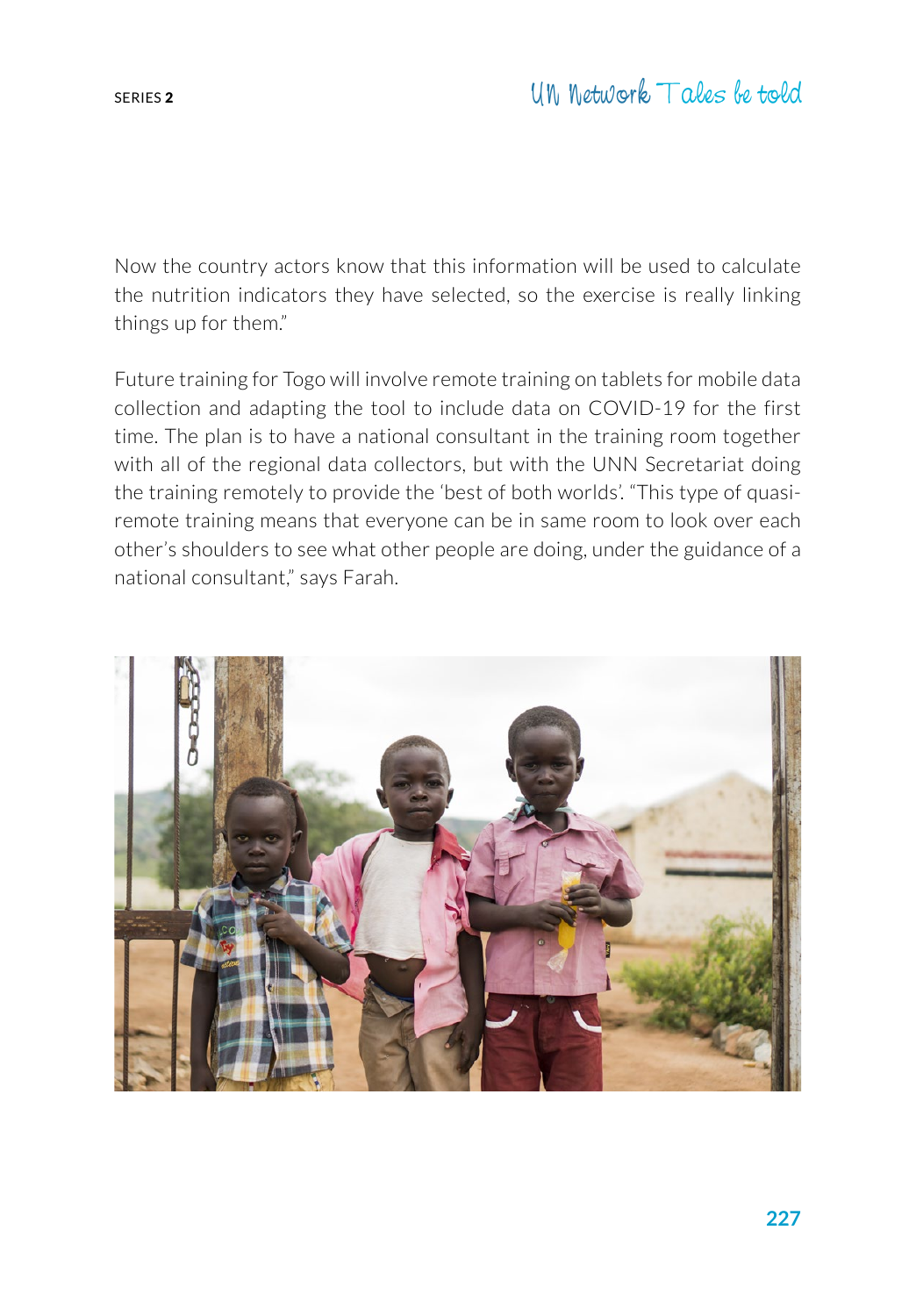### Challenges in remote training

Thallenges related to connectivity and maintaining focus throughout remote trainings might be obvious obstacles, according to Farah. Both have an effect on the training process. While connectivity issues are harder to over hallenges related to connectivity and maintaining focus throughout remote trainings might be obvious obstacles, according to Farah. Both I have an effect on the training process. While connectivity issues are over a longer timespan, with a focus on one specific topic per session in place of longer, full-day training sessions. "The shorter virtual training sessions have enabled us to deliver digestible amounts of information, which has been better for those being trained," confirms Farah. "It's also given us more time to ensure the information has been well understood."

However, the new mode of working has meant that the different stages of the process do take more time to finalize. There have obviously been less 'hands on' activities and support to the country technical teams as well.

## Building national and sub-national capacity

In addition to encouraging increased ownership of the UNN tool at the national level, the virtual approach has allowed for better mobilization of country-level human resources due to the need for national technical experts national level, the virtual approach has allowed for better mobilization of country-level human resources due to the need for national technical experts to be involved on-site rather than the previous involvement of external consultants. This has been achieved through identifying key technical focal points to ensure the tools are functional and customized to the country specifications. In the Sudan, the UNN has brought on board MoH staff already working with the DHIS2 data system. This should also build the capacity of key personnel, where they are available, to enable national actors to replicate the exercise on a periodic basis without the need for extensive external training and support.